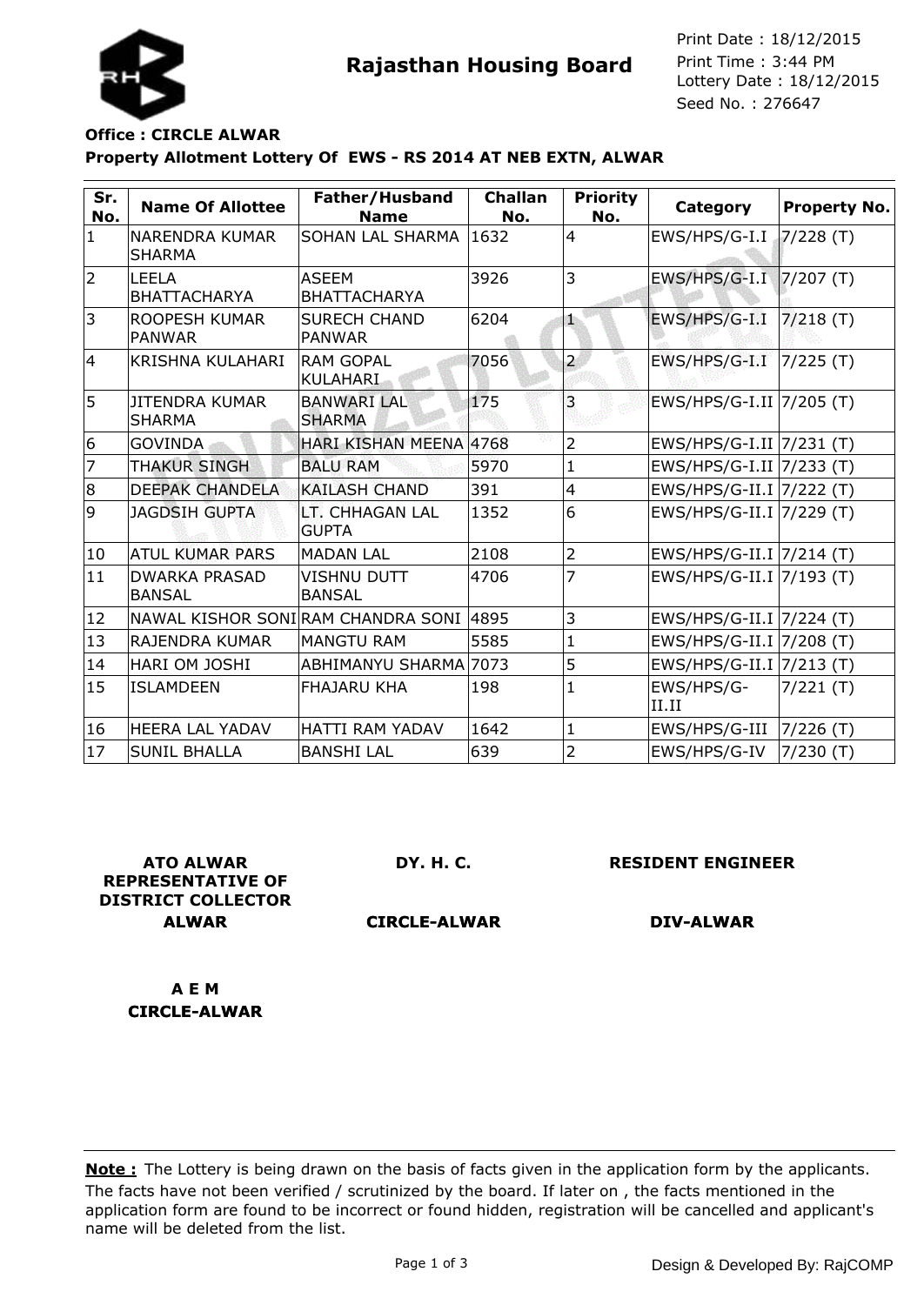



Seed No. : 276647 Print Date : 18/12/2015 Print Time : 3:44 PM

## **Property Allotment Lottery Of EWS - RS 2014 AT NEB EXTN, ALWAR Office : CIRCLE ALWAR**

| Sr.<br>No. | <b>Name Of Allottee</b>                | Father/Husband<br><b>Name</b>        | <b>Challan</b><br>No. | <b>Priority</b><br>No. | Category                 | <b>Property No.</b> |
|------------|----------------------------------------|--------------------------------------|-----------------------|------------------------|--------------------------|---------------------|
| 18         | <b>AMAR NATH</b>                       | <b>RAGHU NATH</b><br><b>PRASAD</b>   | 4452                  | $\mathbf{1}$           | EWS/HPS/G-IV             | $7/216$ (T)         |
| 19         | <b>DEEPENDRA</b><br><b>BHARATI</b>     | LAXMAN RAM JATAV                     | 5727                  | 3                      | EWS/HPS/G-IV             | $7/232$ (T)         |
| 20         | <b>JAI PRAKASH</b>                     | AMI CHAND                            | 6047                  | $\overline{4}$         | EWS/HPS/G-IV             | $7/206$ (T)         |
| 21         | <b>KAMLESH KUMAR</b><br><b>RAJWANI</b> | <b>LAXMAN DAS</b>                    | 2171                  | $\mathbf{1}$           | EWS/HPS/G-<br>IX.I       | $7/210$ (T)         |
| 22         | <b>DALPAT RAM</b>                      | <b>TAHALA RAM</b>                    | 3053                  | ಶ                      | EWS/HPS/G-V              | $7/192$ (T)         |
| 23         | PRAKASH CHAND<br><b>MEENA</b>          | <b>GULAB CHAND</b><br><b>MEENA</b>   | 6420                  | $\overline{a}$         | EWS/HPS/G-V              | 7/238(T)            |
| 24         | <b>NARAYAN</b>                         | <b>KILIYA</b>                        | 7145                  | $\mathbf{1}$           | EWS/HPS/G-V              | $7/236$ (T)         |
| 25         | <b>RAJ KUMAR GUPTA</b>                 | <b>GIRRAJ PRASAD</b><br><b>GUPTA</b> | 3263                  | $\mathbf{1}$           | EWS/HPS/G-VI             | $7/190$ (T)         |
| 26         | MURTI DEVI                             | <b>JAILE SINGH</b>                   | 3062                  | $\mathbf{1}$           | EWS/HPS/G-<br>VIII       | 7/235(T)            |
| 27         | <b>DROPATI</b>                         | <b>GIRDHARY</b>                      | 4380                  | $\overline{4}$         | EWS/ORS/G-I.I            | 7/197(T)            |
| 28         | <b>SHYAM LAL</b>                       | <b>BHAMBHU RAM</b>                   | 5904                  | 1                      | EWS/ORS/G-I.I            | 7/220(T)            |
| 29         | <b>JYOTI SHARMA</b>                    | <b>BALDEV RAJ SHARMA</b>             | 6619                  | 3                      | EWS/ORS/G-I.I            | 7/215(T)            |
| 30         | <b>KOMAL BATRA</b>                     | LT. VINOD KUMAR<br><b>BATRA</b>      | 7168                  | $\overline{2}$         | EWS/ORS/G-I.I            | 7/227(T)            |
| 31         | <b>GOVIND SAHAI</b><br><b>GUPTA</b>    | <b>GANGA RAM</b>                     | 964                   | $\overline{2}$         | EWS/ORS/G-I.II 7/188 (T) |                     |
| 32         | <b>CHANDA GUPTA</b>                    | YOGESH CHAND<br><b>GUPTA</b>         | 1813                  | $\mathbf{1}$           | EWS/ORS/G-I.II 7/191 (T) |                     |
| 33         | <b>DEEPAK TAILAR</b>                   | POORAN MAL                           | 537                   | 6                      | EWS/ORS/G-II.I 7/211 (T) |                     |

**ATO ALWAR REPRESENTATIVE OF DISTRICT COLLECTOR ALWAR**

**DY. H. C.**

**RESIDENT ENGINEER**

**CIRCLE-ALWAR**

**DIV-ALWAR**

**A E M CIRCLE-ALWAR**

The facts have not been verified / scrutinized by the board. If later on , the facts mentioned in the application form are found to be incorrect or found hidden, registration will be cancelled and applicant's name will be deleted from the list. **Note :** The Lottery is being drawn on the basis of facts given in the application form by the applicants.